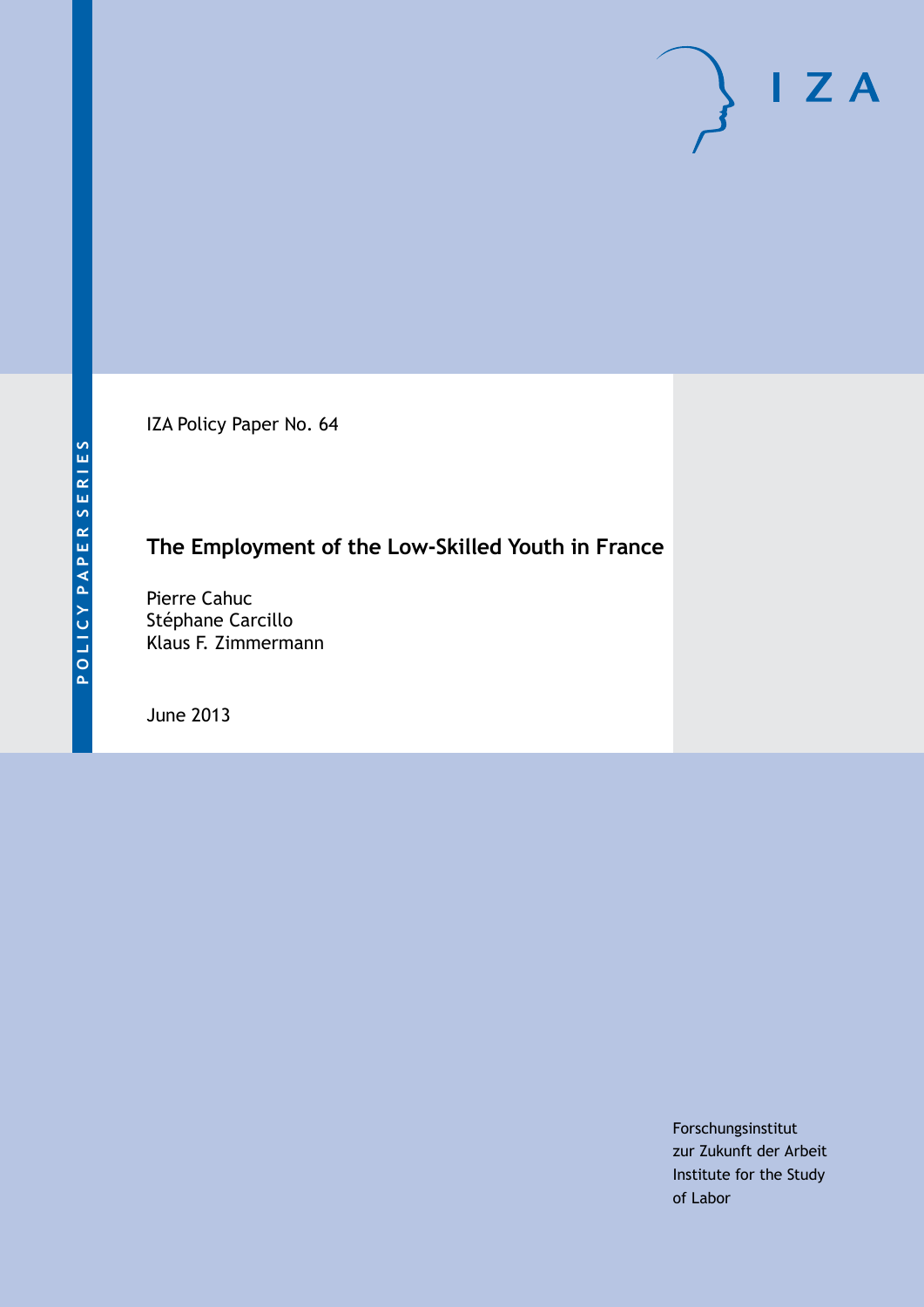# **The Employment of the Low-Skilled Youth in France**

# **Pierre Cahuc**

*École Polytechnique, CREST, IZA and CEPR, Member of the CAE*

# **Stéphane Carcillo**

*OCDE, Sciences Po (Paris) and IZA*

# **Klaus F. Zimmermann**

*IZA and University of Bonn*

Policy Paper No. 64 June 2013

IZA

P.O. Box 7240 53072 Bonn **Germany** 

Phone: +49-228-3894-0 Fax: +49-228-3894-180 E-mail: [iza@iza.org](mailto:iza@iza.org)

The IZA Policy Paper Series publishes work by IZA staff and network members with immediate relevance for policymakers. Any opinions and views on policy expressed are those of the author(s) and not necessarily those of IZA.

The papers often represent preliminary work and are circulated to encourage discussion. Citation of such a paper should account for its provisional character. A revised version may be available directly from the corresponding author.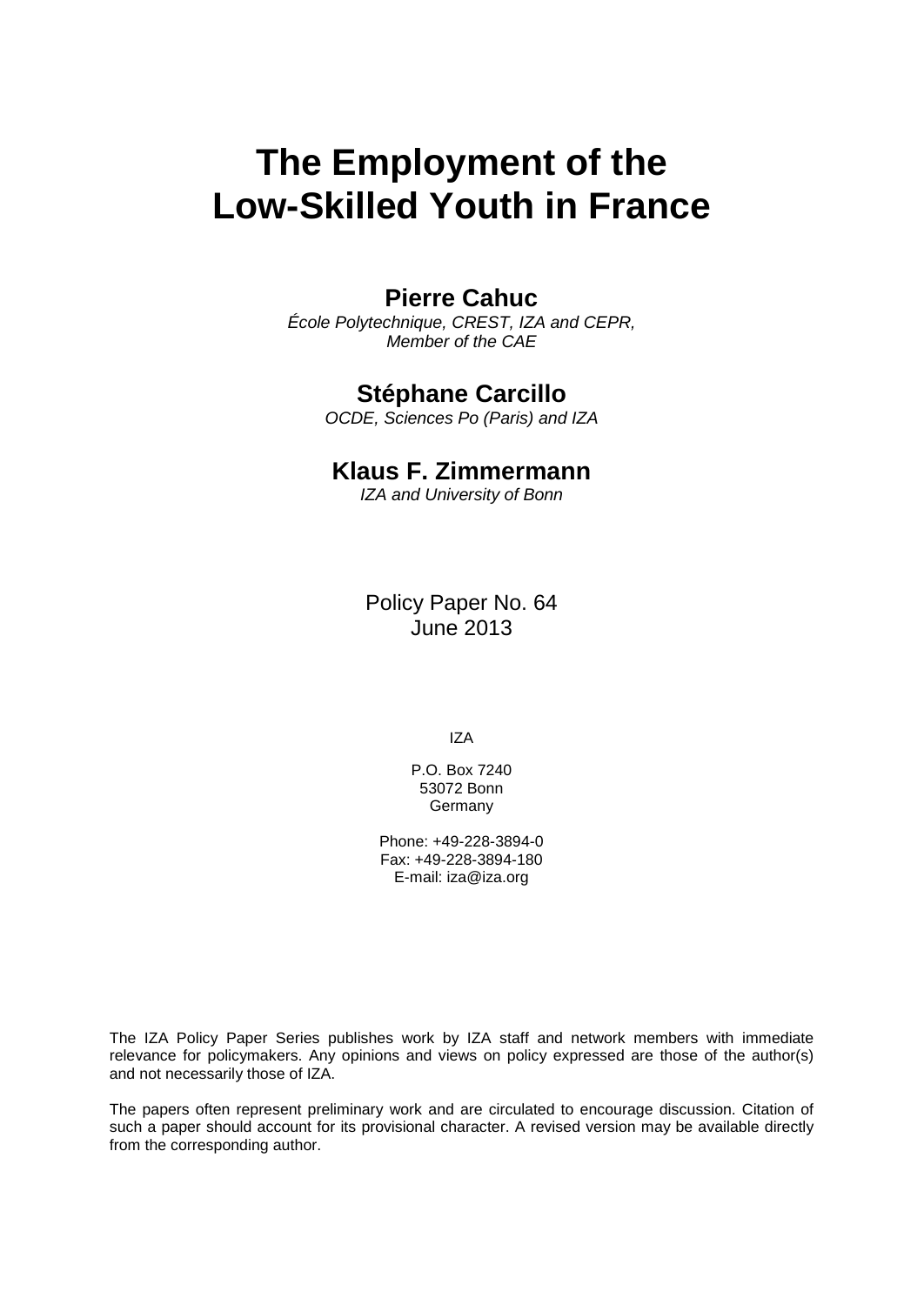IZA Policy Paper No. 64 June 2013

# **ABSTRACT**

# **The Employment of the Low-Skilled Youth in France[\\*](#page-2-0)**

Youth unemployment is notoriously high in France, in particular for the low-skilled. Within the EU, only the crisis countries of Southern Europe fare worse. This report delivered to the French Council of Economic Analysis analyzes the causes and consequences of this alarming trend. In addition, drawing on the available evidence on various measures that could improve the current situation, concrete policies proposals are derived that cover the areas of vocational education, second chance programs, job search assistance, income support, employment subsidies and dismissal protection.

JEL Classification: J24, J38, J68

Keywords: labor policy, youth unemployment, minimum wage, vocational education, employment protection, France

Corresponding author:

Pierre Cahuc Laboratoire de Macroéconomie CREST 15 Boulevard Gabriel Péri 92245 Malakoff Cedex France E-mail: [pierre.cahuc@polytechnique.edu](mailto:pierre.cahuc@polytechnique.edu)

<span id="page-2-0"></span>**\* This is the official English version of a report delivered in French to the French Council of Economic Analysis and the French Prime Minister.**

The authors thank the members of the Council, Emmanuelle Wargon, Isabelle Eynaud-Chavalier, Gabrielle Hoppe and Marc-Antoine Estrade from the General Delegation for Employment and Vocational Training, Michel Houdebine, Emmanuel Bretin, Nicolas Ferrari, Emmanuel Saillard, and Pierre Leblanc from the French Treasury, Rodrigo Fernandez, Bertrand Martinot and Thomas Weitzenblum for their advice and availability.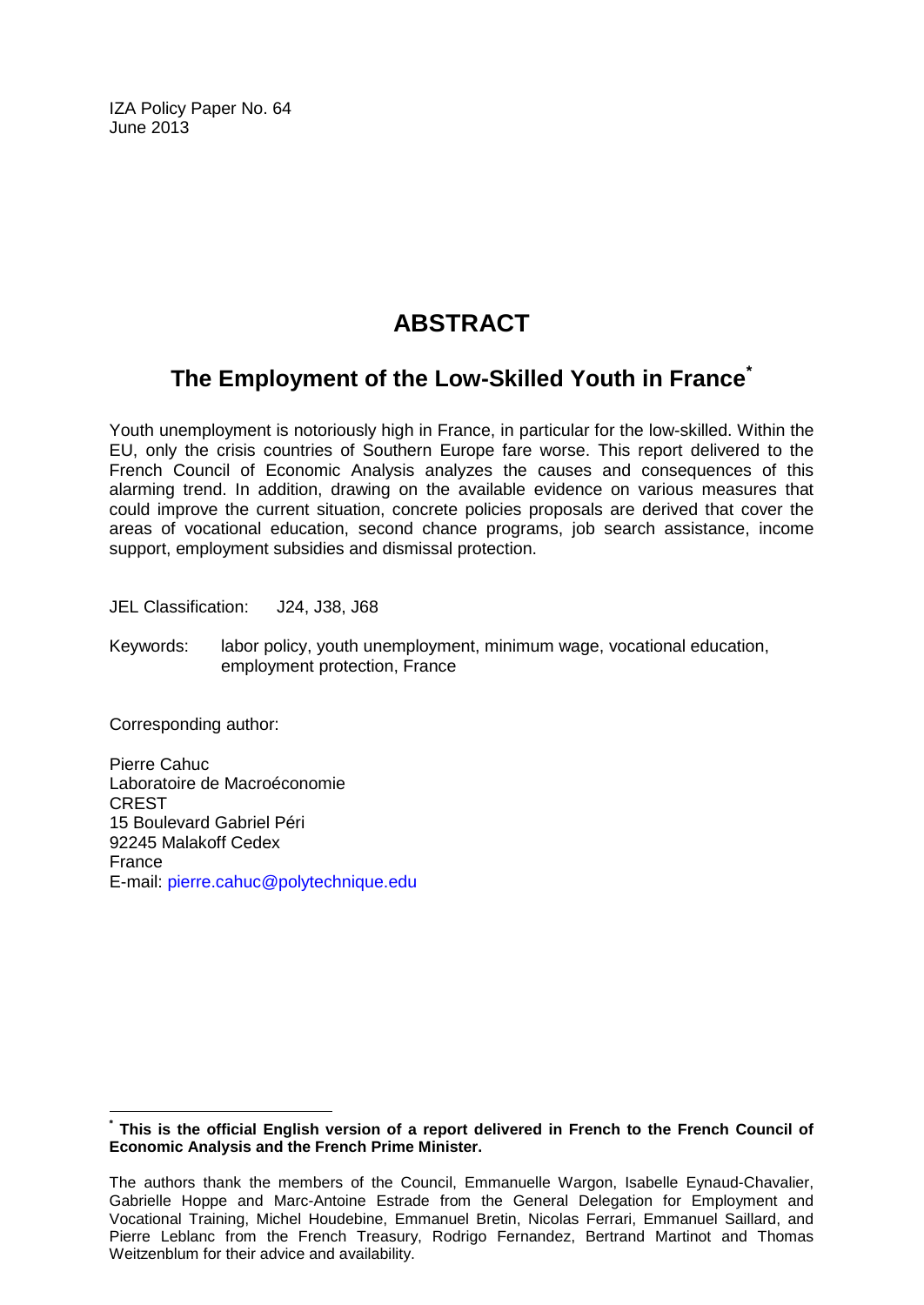By early 2013, nearly 1.9 million young people between 15 and 29 years of age, that is 17% of this age group, were neither in education nor employment nor receiving any form of training in France. Although the crisis has affected all developed countries, many of our European neighbours are experiencing youth employment rates that are distinctly higher than ours. The level of education is the key factor in determining the path the young person will take. There are currently some 900,000 young people who have left the school system without qualification, and helping these young people to integrate into the labor market is indeed a major challenge. In order to facilitate this process we would suggest two types of measures be implemented - those designed to improve training for young people and support them on their way to employment and those intended to stimulate job opportunities in the firms.

Vocational education by means of sandwich programs is still rather in its infancy in France, whereas in Germany, this system is supported by all of the agents in the sector, including employers, unions and the government. In fact, this is a path taken by half of all young Germans, as opposed to only a quarter of young French people. Furthermore, the recent increase in apprenticeships in France relates to those with qualifications, whereas efforts should be focusing on those without any qualifications. In order to avoid any additional expense, we would suggest that the funds allocated to the so called "*emplois d'avenir*" be redirected towards training young people without any qualifications, by subsidising 120,000 jobs with sandwich training in the commercial sector and funding 75,000 full-time training courses as part of 'second-chance' programs.

Support for young people in great difficulty on their way to employment, a task primarily entrusted to local initiatives, is hampered by a severe lack of means and management. The support available could, indeed, be improved by calling upon the services of external service providers, among other things. In order to encourage the young people concerned to adopt an approach that involves training and support on their route to employment we would recommend that an earned income supplement be introduced for young people in employment, payment of which should be dependent on various criteria and subject to intensive support. The success of such a system is itself dependent upon the restructuring of the support available and a threefold increase in the means allocated by the State to supporting young people.

With regards to stimulating job opportunities, the minimum wage is undeniably detrimental to the employment of the lowest-skilled of young people, which is why we would suggest introducing targeted tax reduction measures including reserving the so called "*contrats de génération*" for those on a rate of less than 1.6 times the *SMIC* (French growth-linked guaranteed minimum wage). This would result in the freeing-up of resources that could then be reallocated to supporting young people.

Finally, the rise in the number of fixed-term contracts over the past twenty or so years has resulted in a dual labour market whereby some jobs, i.e. those based on permanent contracts, are too secure whilst others, that is those with fixed-term contracts, are anything but. This segmentation affects low-skilled young people more than any other category of the working population. We would therefore recommend simplifying the termination of the employment contract for economic reasons and adjusting company contributions to reflect the number of jobs they destroy.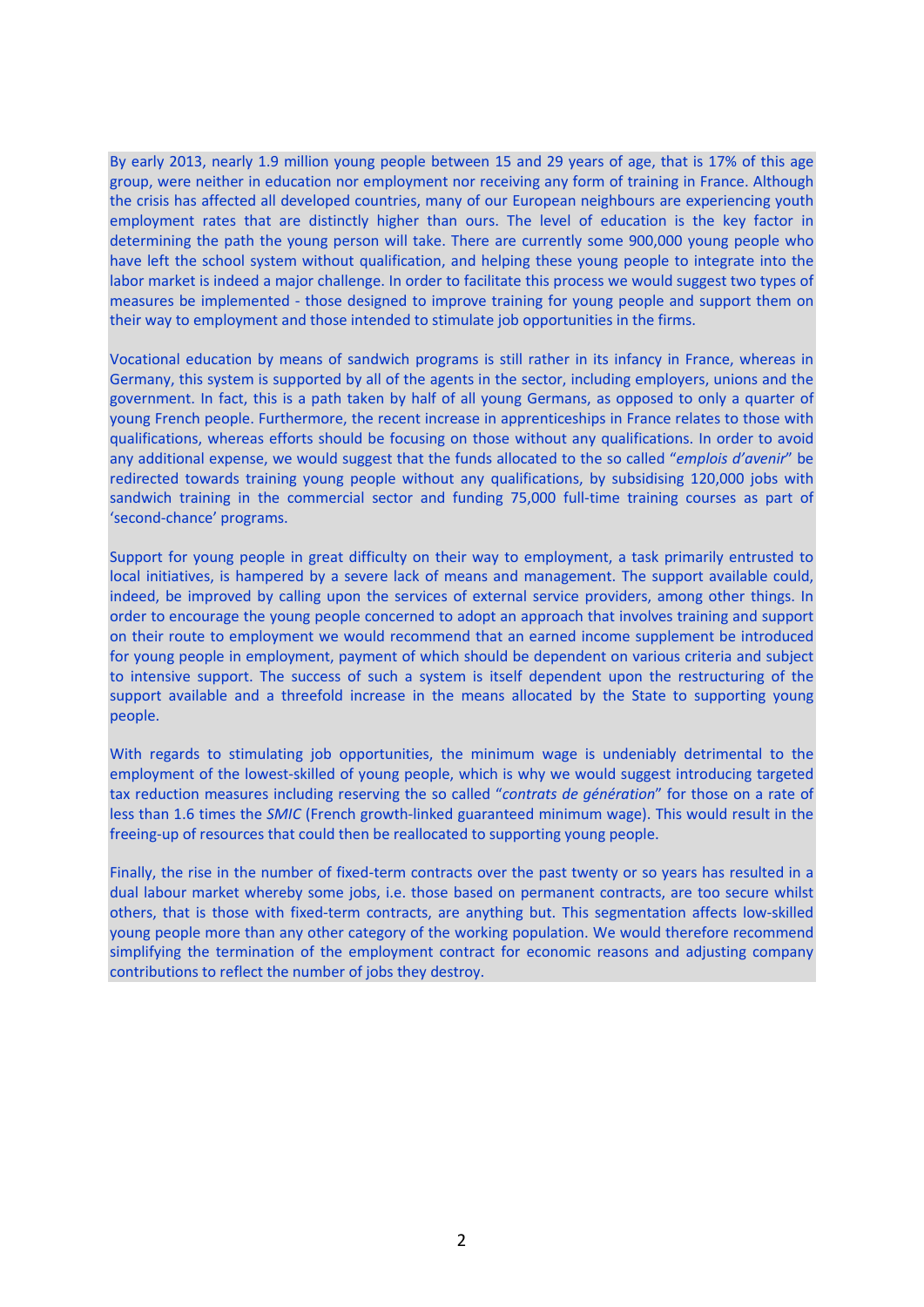#### **The challenge: nearly one million young people adrift**

*Today, nearly 1.9 million young people between the age of 15 and 29 are Not in Education, Employment or Training (NEET).* These "NEET" represent almost 17% of this age group. Although the economic crisis has considerably worsened the situation of the young in terms of employment, the proportion of "NEET" among 15 to 29 year-olds has been, on average over the last decade, the fourth highest in the OECD countries, after Italy, Spain and Greece (Figure 1). More serious still, around half of these young people, some 900,000 are not looking for employment. They are drifting.

This disastrous situation has been prevailing for almost 30 years without any policy or employment plan being able to improve it. However, foreign experience, in Europe or elsewhere, shows that nothing is inevitable: to improve the situation of the youth, we must target resources at those who are in difficulty, and fight, on a massive scale, the real barriers. *Despite the measures recently announced by* 



*the government***<sup>1</sup>** *, employment policies for young people remain badly focused.* Unfortunately, without fresh impetus, youth employment will remain too low and their unemployment will be too high.

To understand the problem, it is useful to begin by analysing the overall situation of young people, between employment, education, unemployment and inactivity. It seems, however, that France has a specific problem with youth employment. At only 30%, the employment rate between 15 and 34 year-olds is twice as low as in Denmark; 1.5 times lower than the United Kingdom, the United States or Germany. When including young people between the ages of 25 and 29 the comparison is not much better. This disengagement does not exist for people aged between 30 and 54 for whom France is positioned above the OECD average (Figure 2). The low employment rate for young people in France can be explained as much by a lower frequency of work among

youth who are still studying, as by a very large number of unoccupied youth (Figure 3). Indeed, all the young people who are not currently in employment are, unfortunately, not all in education or training. Many are unemployed or even inactive. It is this population that is in a very precarious situation and experiences the strongest difficulty in finding a job.

This employment deficit is detrimental to economic activity and public finances. It also has lasting consequences for career-paths. A recent study, that followed 800,000 German youths for 24 years, revealed that one additional day of unemployment during the first eight years following entry to the job market adds an average 0.9 day of unemployment throughout the following 16 years but can add up to 6.6 days of unemployment for people more susceptible to being affected by unemployment, such as those who are less skilled.**<sup>2</sup>**

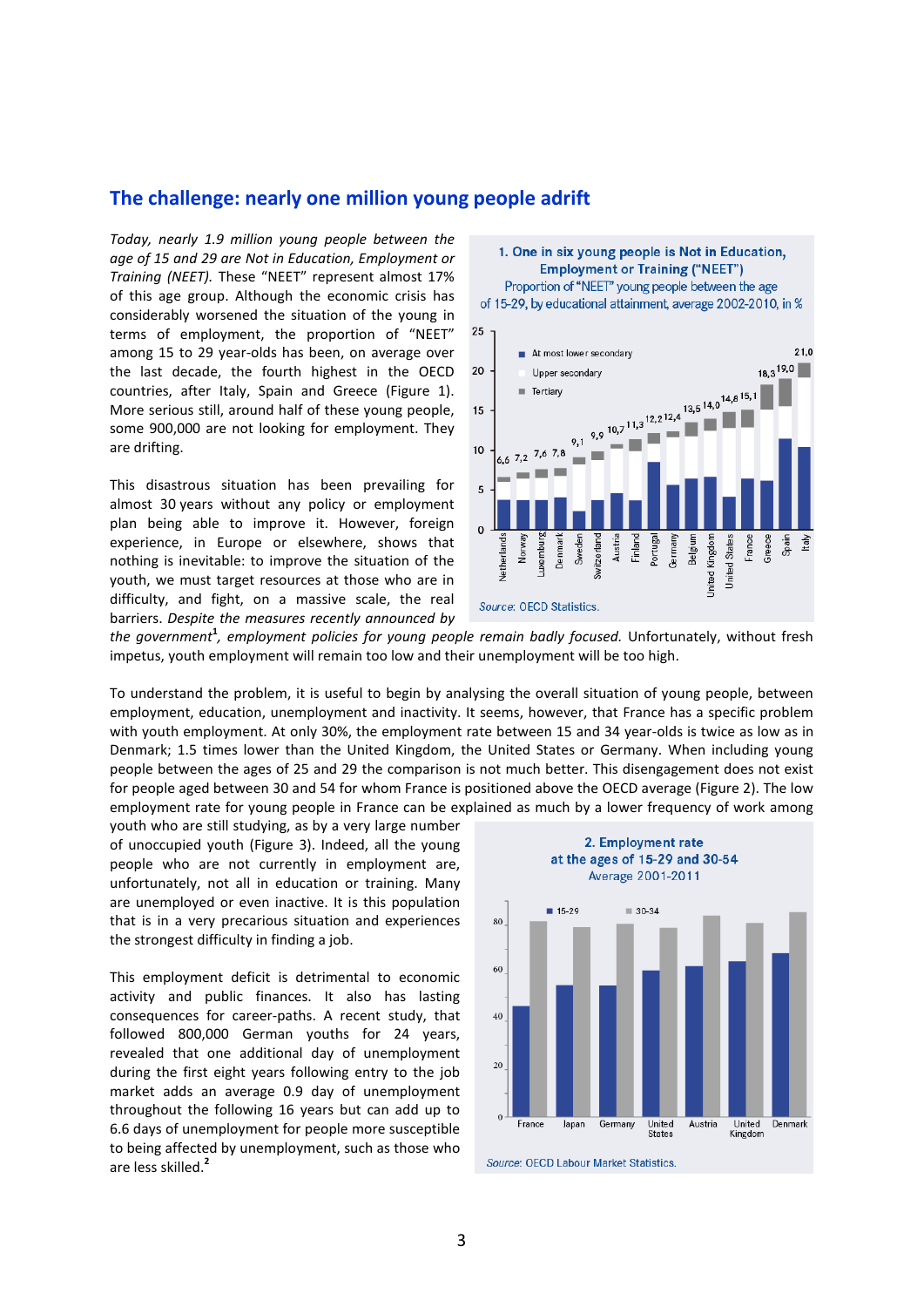Education levels play a decisive role, when looking at integration into employment. The employment rate of young people who have a higher level of education is more than 80% in the three years after leaving the education system, or practically the same level reached by "adults", compared to 30% for those who have not gone beyond junior high school. Mirroring this, 85% of inactive young people or unemployed young people (the NEET) have not studied beyond senior high school and 42% have not gone beyond junior high school (Figure 1).**<sup>3</sup>** Since 2008 the economic crisis has, of course, reinforced these inequalities of access to employment among young graduates and non-graduates. It is essentially these young nongraduates who have seen their employment prospects decline, with a fall in the employment rate of 10 points upon leaving school.

In France, the situation is all the more worrying as the school dropout rates are particularly high and are getting worse. More than 150,000 young people leave the school system each year without any qualification, or 20% per year group. Cumulatively, today there are 900,000 young people without any qualification.**<sup>4</sup>** To really improve the situation of young people, the school dropout rate, particularly high in France,



compared with other developed countries, must eventually be reduced. This key issue is worthy of specific developments. We will focus here on low-skilled, young people and we will study the means of confronting the two major obstacles they face in their professional integration: their capacity to acquire skills and to adapt to companies' needs and the lack of job offers from companies for them, and the segmentation of work contracts, frequently limited to overly unstable jobs.**<sup>5</sup>**

Placing poorly qualified young people in public or non-for-profit sector jobs does not improve their capacity to acquire skills or to adapt to the needs of companies. All studies<sup>6</sup> show this to be inefficient in terms of nonassisted return to employment and indeed it has a stigmatising effect. To give them a second chance, the following must be tackled head on:

- *The inadequacies of vocational education*, too difficult to access for unqualified young people;
- *The shortcomings of job seeking support* for the lesser qualified youth. To find a job or training program, an unqualified young person must be funded, monitored and advised extensively. Many foreign countries devote considerable resources to this activity. This is not the case in France.

In the short term, however, training and job seeking support are not enough. To quickly improve the situation of poorly qualified young people, it is essential that companies offer jobs to enable them to begin a professional career. For this, *it is not effective to target policies towards all young people, independent of their starting wage, as is the case for the newly introduced "generation contracts"* (contrats de génération)**<sup>7</sup>** . To improve the situation of low-skilled, young people, we must act on:

- The cost of labour on low wages and the absence of an income support for young people;
- The dualism of employment contracts which draws too tight a line between "unstable" jobs and "stable" jobs and which makes it particularly difficult for young people to access stable employment.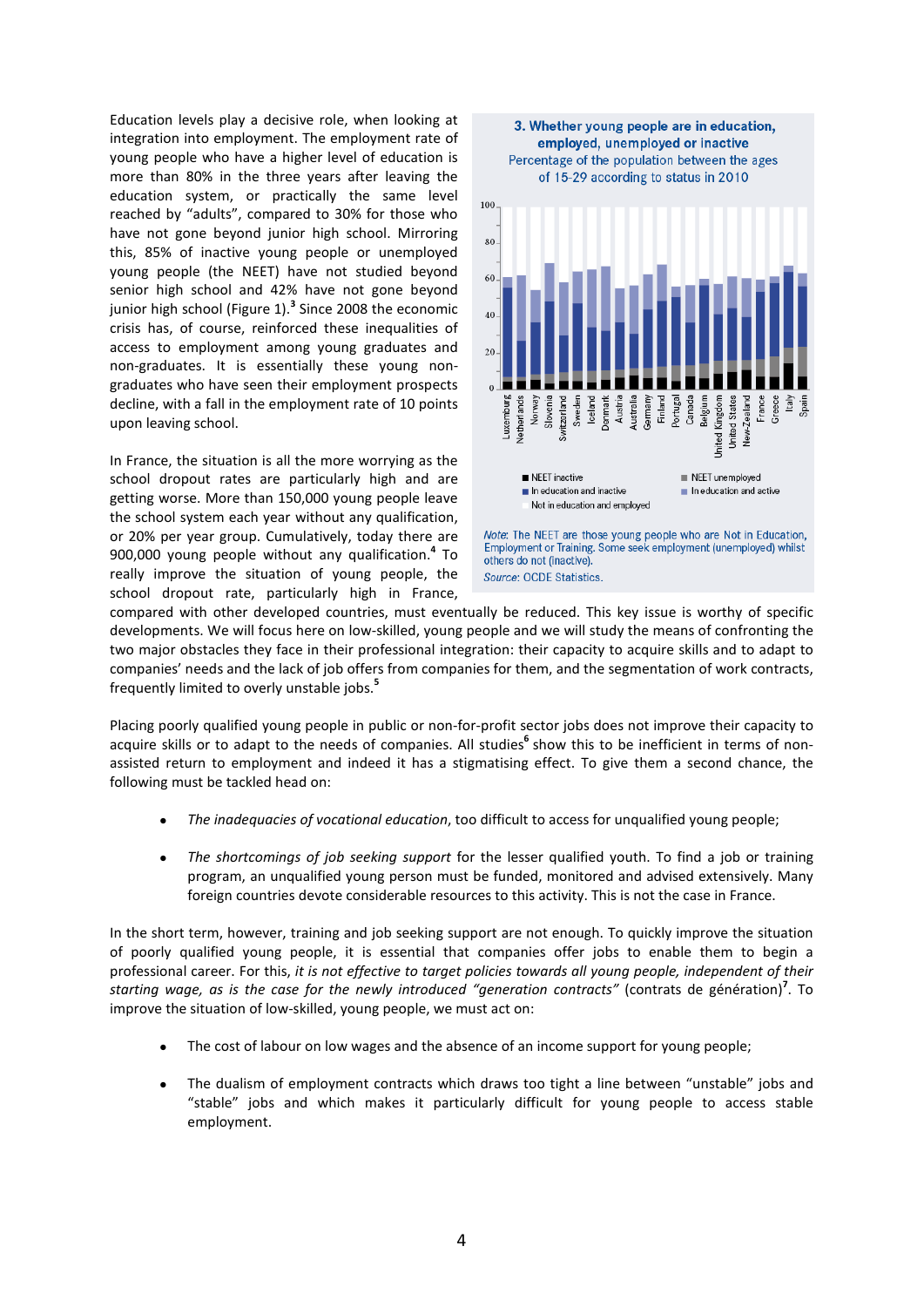### **Vocational education and a second chance**

#### **Vocational education**

Many studies, in France and abroad, show that apprenticeship increases opportunities during the transition from the educational system to employment.**<sup>8</sup>** This is hardly surprising, as skills training in conjunction with employment subsidies in the private sector, is the most efficient way to eventually ensure a return to sustainable, nonassisted employment, whilst employment in the public sector has no significant impact.**<sup>9</sup>**

Germany, Austria and Switzerland have a dual education system: besides the standard curricula, they have a professional system which allows combining work experience, learning on the job and learning in class (*Berufsschule* in Germany). Furthermore, this training makes up the main path of transition from school towards employment. This system relies on the support of employers, trade unions and of the government for regulation and funding. It also depends on unions accepting apprenticeship contracts paid below the level of





standard contracts, in exchange for a commitment from employers to offer practical training. In addition, the support of the government involves not only developing vocational schools and training teachers, but also offering preparatory training for young people who are not yet ready to begin apprenticeships. This "preapprenticeship" training is crucial, as it is aimed at bringing young people up to speed on the fundamentals. It helps them find a motivating path, and it is teaching them essential behaviour for acquiring an apprenticeship with a prospective employer. Vocational training via apprenticeships is therefore widely recognised by young people and their parents as a solid alternative to more traditional pathways, and is not seen as a failure.

The German apprenticeship model was developed through close dialogue with the social partners, aimed at establishing and regularly updating training courses for each type of qualification. Every detail is discussed and negotiated, including the duration of apprenticeships, requirements for the final exam, course content and pay levels. The capabilities of instructors are regularly checked, and advice given to companies and young people to guide the latter to their exams. In a more general sense, the transition from training to employment is promoted by combining studies and employment: half of students, whether on an apprenticeship or not, work during their years of study. In Switzerland, Austria and the Netherlands, the proportion is one in three, while in France it is scarcely one in four (Figure 4). There is therefore, significant room for maneuver on this front. It should be noted that the number of young people beginning apprenticeships has doubled in 20 years. However, *the increase in the number of apprenticeships in the last ten years consists entirely of* 



*people who already have an equivalent or better diploma than the secondary school leaving exam* ("BAC", see Figure 5). Of course, apprenticeships can be beneficial to young graduates. It is however essential to significantly increase the funding of apprenticeships for unqualified young people in order to improve their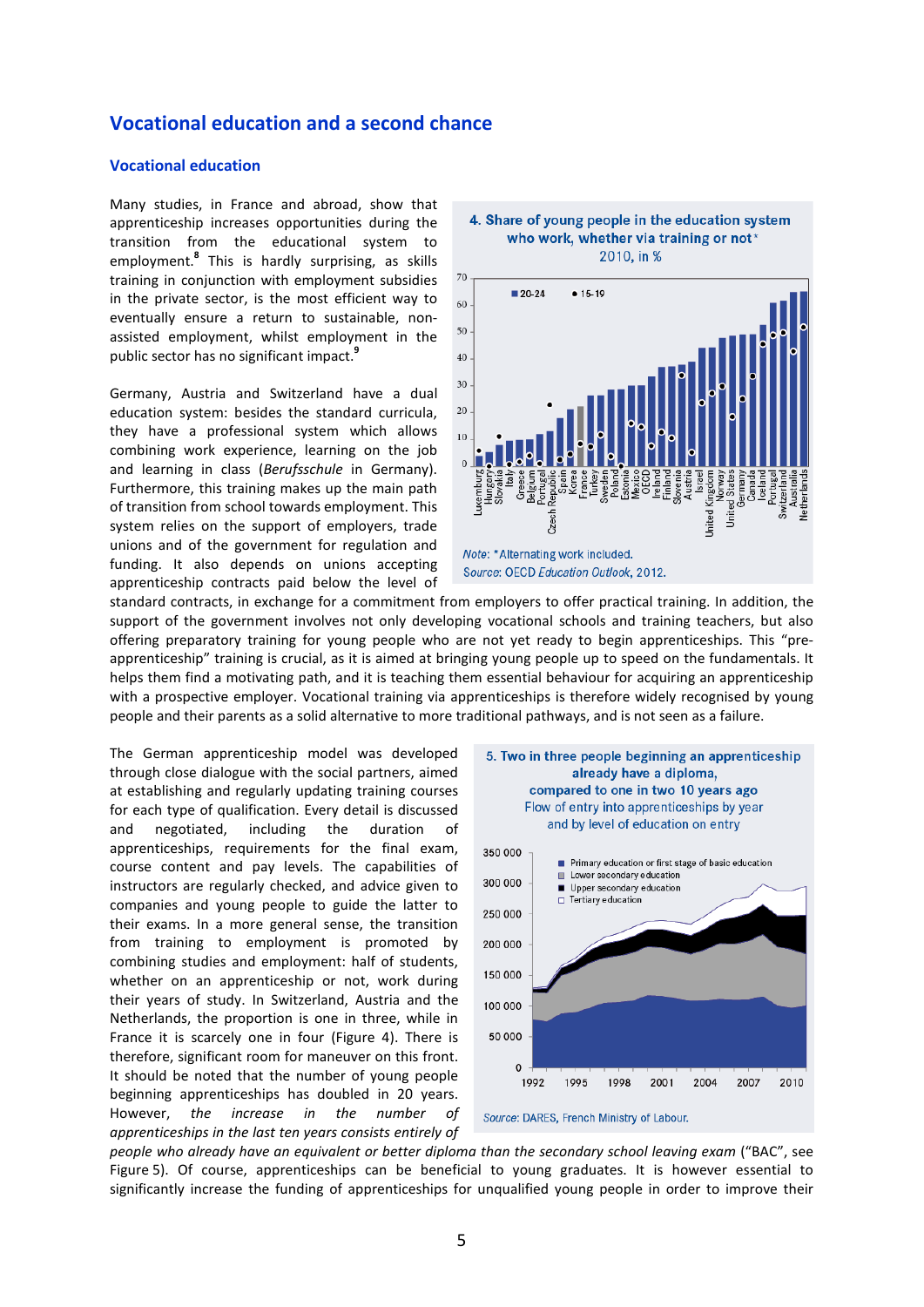employment prospects.**<sup>10</sup>** In a context of tight budgetary constraint, revenues from apprenticeship tax, valued at €2bn per year, should be redirected towards unqualified young people, on whom spending is most efficient. To this end, the ex-quota apprenticeship tax attribution rules should be changed so as to finance training at a level below secondary school leaving exams.**<sup>11</sup>**

Direct subsidies to employers hiring apprentices are numerous today (exoneration of social security contributions, hiring bonuses, bonus for companies with over 250 employees),**<sup>12</sup>** which leads to a labour cost of apprentices close on average to the cost in Germany. These subsidies could, however, be better targeted at SMEs with between 50 and 250 employees, where there is a deficit of apprentices.**<sup>13</sup>**

The validation of vocational diplomas should also be reorganised by limiting the focus on general subjects, which hinders access to certain professions for students who are weak in such subjects.<sup>14</sup> While reading and mathematics are essential skills for the future of any professional, the proportion of academic subjects should not be a hindrance to obtaining a diploma when the purpose of the diploma is not to provide access to higher education.**<sup>15</sup>**

On all these issues, the social partners must be closely involved in order to offer the best reception to the young people who are the furthest removed from employment.

#### **Second chance programs**

For teenagers and young adults who have dropped out of school, only long and intensive programs can help them get back. This has been shown by evaluations of the US program *Job Corps,* which was founded in the 1960s and aims, in a very targeted and proactive way, at helping young people who have not completed secondary education.**<sup>16</sup>** It offers a complete range of training, in terms of basic education and non-cognitive skills (socialisation activities), in order to obtain a certified qualification and a real chance of finding employment after a whole year of training (over 1,000 hours on average). Above all, the young people are guided and offered board. The program is expensive, at around \$16,500 per participant. The participants however fare better in terms of access to employment and pay. They are less likely to commit crimes and require less training later. Besides its intensive and targeted nature, the success of this policy is a result of its management method, which accentuates the obtaining of tangible results within each centre.**<sup>17</sup>**

France has been developing this type of scheme for several years, with the network of 70 second chance schools ("*Écoles de la deuxième chance*", E2C), and since 2005, with the creation of *Établissements publics d'insertion de la défense* (State training centers EPIDE, 20 centers). Via programs lasting approximately one year, these two networks offer educational refresher courses for young people who dropped out of school. The cost of the E2C training is around €10,000 per year per student. The cost of EPIDE insertion is 3.5 times higher**<sup>18</sup>**, notably because EPIDEs have the advantage of offering housing, like the Job Corps, as well as noncognitive training and an income of €300 per month. However, resources remain far from sufficient: there are only 2500 EPIDE places (one eighth of the initial plan), only 11,000 young people in E2C,**<sup>19</sup>** and total expenditure of €200mn; the skills acquired are poorly recognised by employers and, above all, the real effectiveness of these programs has never been assessed, which limits their development. These alternatives need to be developed urgently and their results must be evaluated. These programs are costly, but when used in a targeted way, they can offer sustainable opportunities to the most deprived young people, as well as being a profitable, long-term investment for society as a whole.

As a result, to improve training for young people in difficulty, we have developed the following two proposals, aimed at redirecting expenditure for young people for an unchanged overall cost.

**Proposal 1.** Strike a new balance of apprenticeship expenditure in favour of unqualified young people, notably by changing the rules of ex-quota attribution of apprenticeship tax revenue, and minimize the proportion of general subjects in vocational skill certification.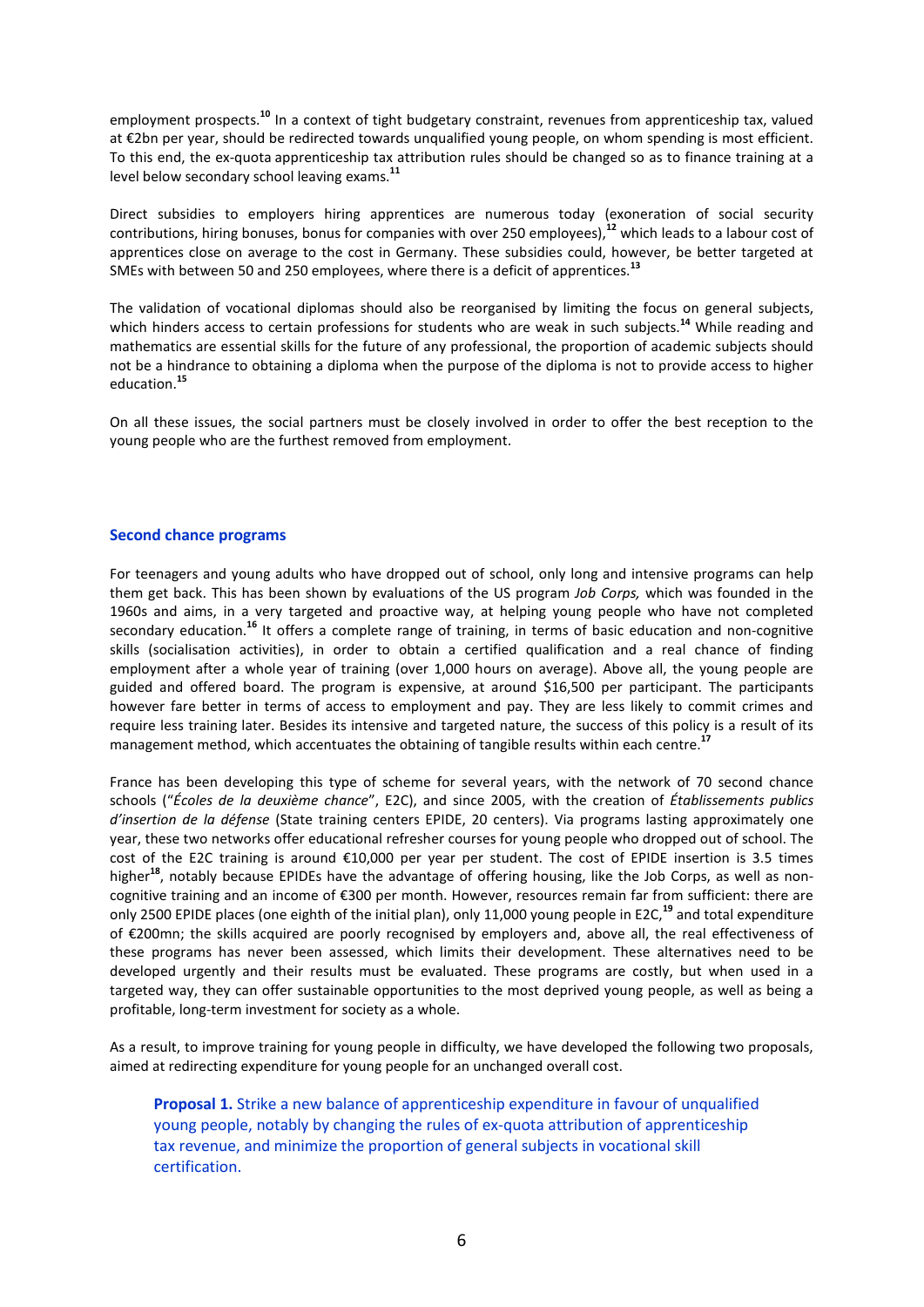**Proposal 2.** Keeping a constant budget, reorient and expand the 150,000 so called "*emplois d'avenir*" by aiming for, on the one hand, 120,000 so called "*emplois d'avenir*" in the private sector financed up to 50% by the state and accompanied by part-time training and, on the other hand, 75,000 full-time training positions in second-chance programs (EPIDE and EC2). Planning an evaluation of this system would be advisable.

The cost of proposal 2 is in line with the provisional budget for the "*emplois d'avenir*" of 2.4bn euro for a full year. **<sup>20</sup>**

Whilst waiting for this concerted development of apprenticeships and training posts, something needs to be done for the almost 2 million "NEET" between the age of 15 and 29. Indeed, employment policies should prioritize this population who is currently at risk.

### **Pathway to employment: a flawed system**

#### **Reinforce the pathway to employment for the young people in difficulty**

In France, unlike other countries (Box 1), no such compulsory and specific system exists which would force the public employment service to act in the favour of young, unskilled people looking for employment, and which would really encourage these individuals to resume their studies, apprenticeships or training courses. In principle, accompanying young people aged 16 to 25 who experience difficulties in finding a job is entrusted to the "local missions" (*missions locales*) and to the orientations centers (*Permanences d'accueil, d'information et d'orientation,* PAIOs). In 2011 the network of local missions welcomed 1.35 million young people between the ages of 16 and 25, of whom almost 500,000 were seen for the first time. However this support is far from intensive: in 2008 only 11% of the unskilled had at least one interview per month, and 50% only had 3 interviews in 12 months.**<sup>21</sup>** This is a very unsatisfactory way to build a trusting relationship. Moreover, almost 40% of the young people having trouble finding employment wait more than a year before going to a local mission, and over 60% who have come to a local mission are still searching for a job or training post six months later. This observation is even more worrying as the local missions and PAIOs are entrusted with the implementation of the "social integration contract" (CIVIS),**<sup>22</sup>** a support contract towards long-term employment targeting the less-qualified.**<sup>23</sup>** Another worrying fact is the absence of a reliable system for reaching these cut off young people.

As we can see, the structures and methods dedicated to supporting young people in difficulty are insufficient to get the most disadvantaged individuals back on track.**<sup>24</sup>** The public employment service needs to be urgently given the means to take charge in a targeted and intensive manner for these young people, so that a professional relationship which looks at all aspects of employment is established (accommodation, transports, self-confidence, training, job search). The ratio must not be less than 1 advisor for every 30 young people in difficulty, as is the case in the best situations for a support system in France or abroad, and not 1 advisor for every 100 as is the case today. To obtain this ratio, the support should be based on the network of local missions and associations, and also use external service providers, where appropriate. In effect, a number of systems exist abroad where external service providers are able to intervene considerably in terms of supporting employment.

This joining of forces must go hand in hand with a frequent evaluation of these systems by independent experts examining the counterfactual situation ("What would have happened without the chosen measures?") using modern scientific methods. In fact, the support system for the young people not only suffers from a lack of means, but also from a serious deficit in management. The state, but also the local government and the national employment agency (*Pôle emploi*) contribute to the financing of the local missions. The latter are mainly autonomous and in a *de facto* monopoly situation. The system for assessing the performance implemented by the government has highlighted a great heterogeneity across the local missions in terms of performance, which cannot be explained by the local economic situation. However the government does not have the capacity to get rid of the resulting inequalities. Absent enhanced governance, the new tools for supporting young workers will have little chance at succeeding in improving their situation.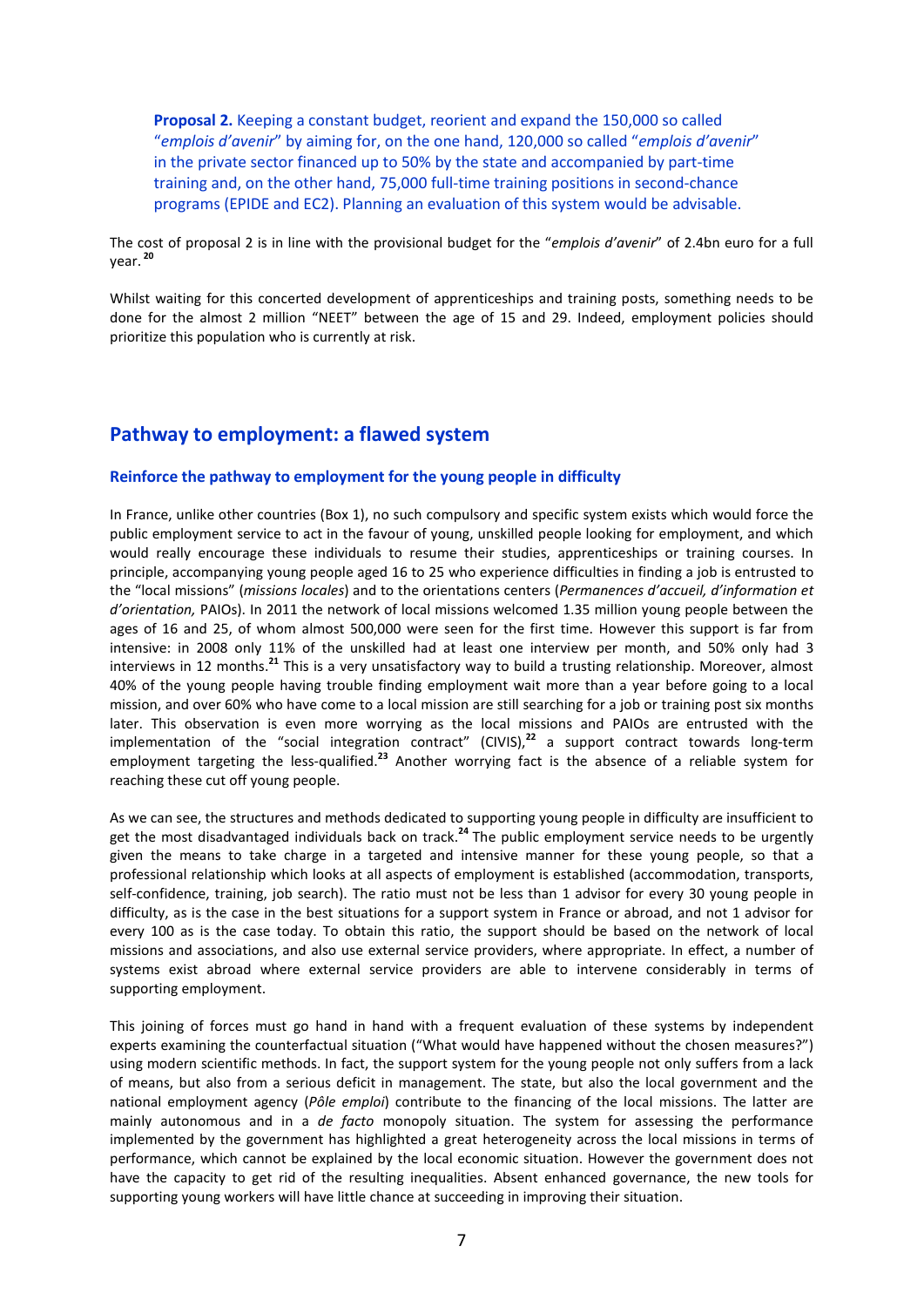**Proposal 3.** Reinforce the means of the public employment service for the less qualified young people, whilst relying on the "local missions" and external service providers whose interventions would be coordinated by a unique administrative body.

The financing of the targeted reinforcement of the support scheme for the less-qualified young people can be conducted, thanks to savings made on the "generation contracts" outlined in Proposition 5, see below.**<sup>25</sup>**

#### **A minimum income scheme for young people**

To give the young people in difficulty real prospects, it is desirable to couple reinforced support and improved management with the possibility of entering into the minimum income scheme (*RSA basic out-of-work allowance and earned income top-up, Revenu de solidarité active, RSA*), which would offer a real opportunity to those with little means or those rejected by the education system. By keeping the minimum income scheme for people of 25 years and older, France is almost an exception amongst European countries. Almost everywhere in Europe,**<sup>26</sup>** young people have access to a minimum income scheme before turning 25. In France, the fear of unoccupied youths emerging has hindered the consideration that young people under 25 years old can enter the minimum income scheme. The consequence of this system is that half of the poorest 20% of the population are aged between 15 and 29 years old.

Nevertheless, the examples of foreign countries show that a minimum income assistance can not only be used to facilitate the autonomy of the young people but also to facilitate their access to employment. By really "activating" the minimum income scheme, this objective can be achieved. In this way, the minimum income scheme should be implemented from 18 years of age, but it should be made clear that there is an obligation to search for employment, or the obligation to enter intensive programs with personalized support and, when necessary, qualifying training.**<sup>27</sup>** For a young person entering into the minimum income scheme, this should be for a full-time position, by intensively researching a job or by training to obtain the necessary qualifications for vocational training to the required levels with a certificate of vocational proficiency. By so doing, there would be a safety net for the more disadvantaged young people. The young people who failed at school or who were unable to find a job would no longer be abandoned.

The creation of a "youth guarantee" announced by the government, which looks to give 100,000 young people not in employment, education or training and living in poverty, access into employment or training is along these lines.**<sup>28</sup>** However its success rests on the implementation of a tightened support, with specialist advisers and the possibility of being directed to long and costly schemes. In fact, for a young unskilled person, looking for a job with adequate training can often be a veritable obstacle course. It can be difficult to be motivated when one has lost ones confidence in ones ability to succeed and when one does not feel equipped to deal with employers (lack of skills, difficulty in expressing oneself, shyness, etc.). Support then aims at getting confidence and motivation back throughout the process of looking for a job and/or training course. Such help can be essential in the preparation for meeting with companies and training bodies, but also in finding accommodation, means of transport or dealing with administrative paperwork. In this respect, the needed support relates more to "coaching" than to typical individual interviews conducted by the national employment agency or by the local missions. This type of support requires time and further resources which must be aimed at the less fortunate ones. It is also necessary to exercise a real control over the young people's participation in these intensive programs, with the ability to suspend the minimum income benefit for those who do not fully participate. This objective is not unattainable, but it is still a long way to go. From this point of view, the recent experience of the "autonomy contract", launched in 2008 on a small scale and which was based on most of these principles, constitutes an excellent starting point which should be analyzed properly to ascertain whether it works or not.

**Proposal 4.** Open up the possibility of getting the basic minimum income scheme (so called "*revenu de solidarité active, RSA*" from 18 years old (instead of 25), as a sort of "youth guarantee", but conditional on the search for employment in a controlled and sanctioned manner, that the support is individualized and, when necessary, that appropriate qualified training is provided and participation compulsory.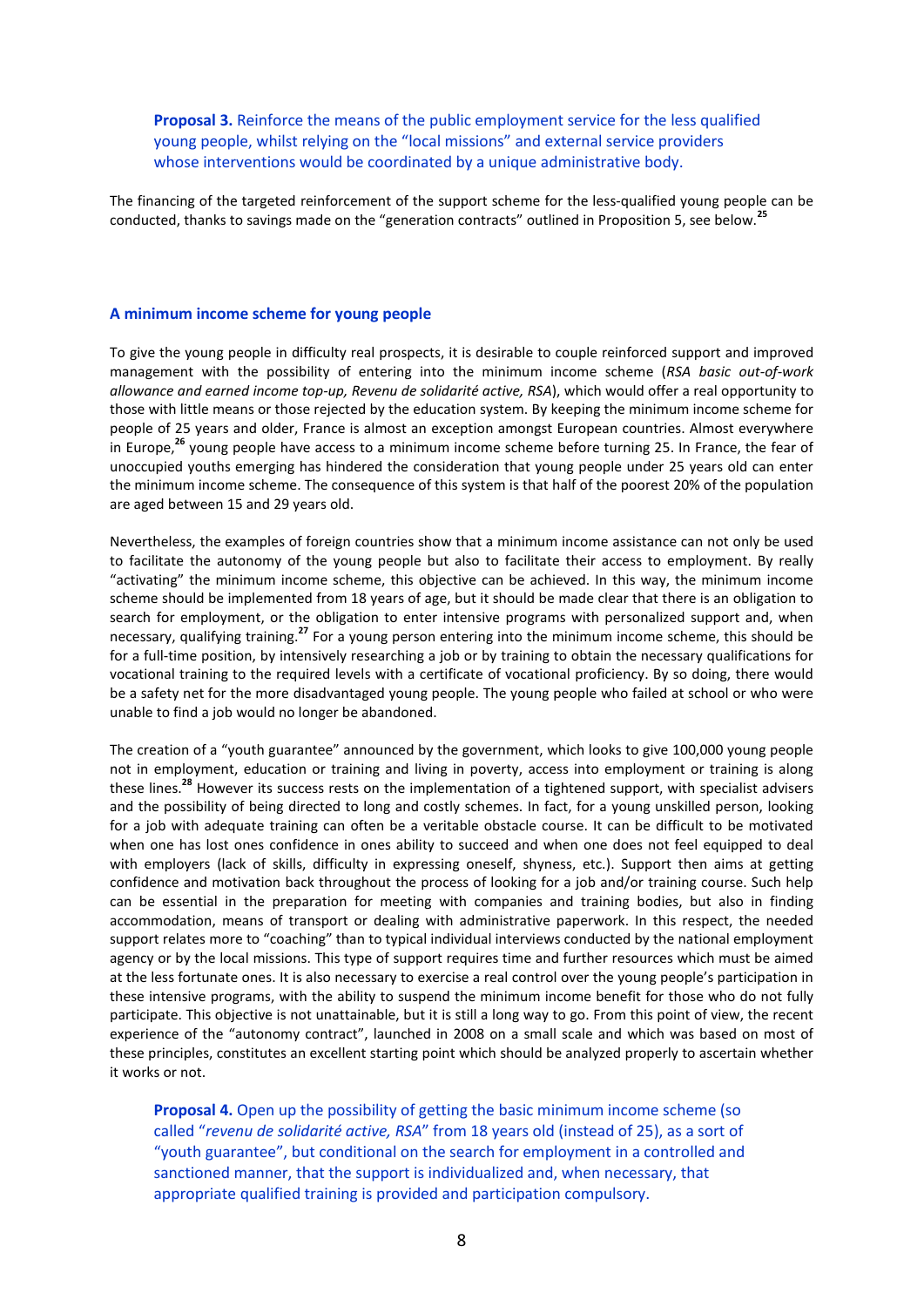The cost of this proposal has already been anticipated within the "youth guarantee" project, and will be approximately 0.5 billion euro for 100,000 young people.

We have so far highlighted the systems likely to improve the ability of unqualified young people to acquire skills and to adapt to companies' needs. To significantly improve their outlooks, it is imperative to also act on job offers.

### **Labour cost: a handicap for the low-skilled looking for work**

The labour cost is a barrier for low-skilled young people looking for a job. Numerous studies converge on this point and demonstrate the detrimental impact on the employment of young people of a minimum wage whose cost is too high.**<sup>29</sup>** As a general rule, the studies on the labour demand estimate that a 1% increase in the cost of labour reduces the employment of the less-qualified, who make up a large proportion of young people, by 1%.**<sup>30</sup>**

In France, the cost of a 20 year-old worker at the level of minimum wage is the highest amongst the OECD countries, after Luxembourg (Figure 6). A high legal minimum wage would not create a major difficulty if the people without qualification or professional experience in the workplace were not so numerous. A significant number of our young people are not sufficiently qualified to be able to cover their hourly rate, which limits their chances of finding a job.

Other countries that face this type of difficulty allow a reduced minimum wage for young people in comparison to adults. France has not made this choice, apart from certain exceptions (youths under 18 years old and apprenticeships). In Germany there is no national minimum wage, but minimum remunerations are negotiated by area and by profession. The government does not intervene in the pay scales. The result is that 30% of low-skilled young Germans in employment are characterized by a labour cost worth between 7 and 10 euro (Figure 7).**<sup>31</sup>**

Consistently, successive reports by the "Group of experts" on the minimum wage, a commission introduced in 2009, insist that it is necessary to manage the minimum wage "prudently and carefully with to the aim of supporting the income of poorer workers while controlling their wage cost. If the minimum wage evolves too quickly it poses a significant risk on employment and threats to affect those it is designed to protect.

It would therefore be desirable in the future to reduce the labour cost for low-skilled young people supported by employers, without upsetting the overall objective and to maintain purchasing power. This requires revising upward



Hourly rate in US\$ at the current exchange rate







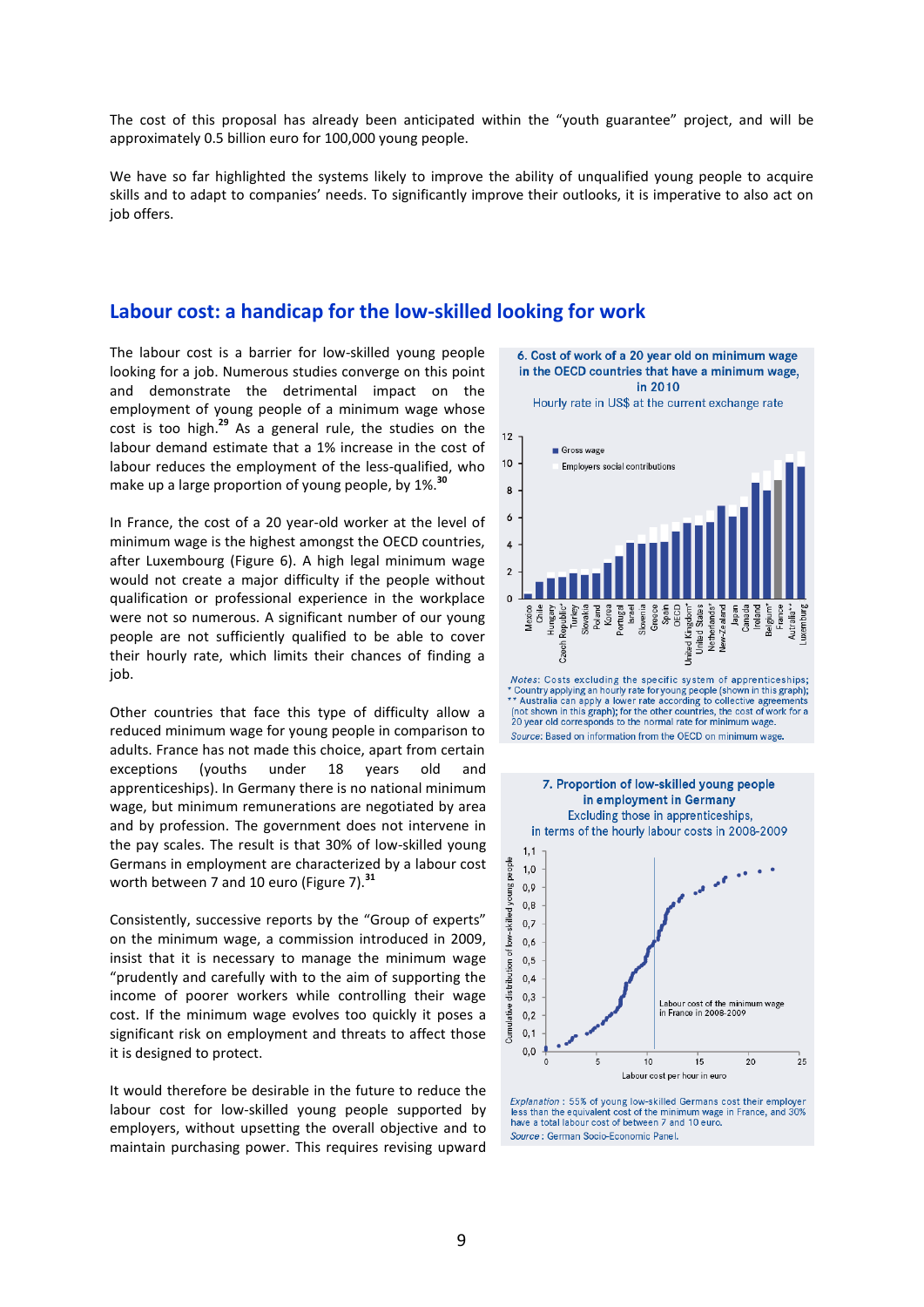the existing reductions in social contributions paid by employers at the minimum wage level, and upgrading the permanent in-work benefit for low paid workers ("RSA chapeau"). This process has been in place for several years and should be continued.**<sup>32</sup>**

Indeed, numerous studies have shown that reductions in social security contributions create many more jobs if they are targeted on lower wages.**<sup>33</sup>** The reduction in social security contributions on higher salaries results mainly in wage increases and has little effect on employment in general. This is why we feel that targeting lower salaries is essential to the success of the policy aimed at stimulating the creation of low-skilled jobs for young people.

**Proposal 5.** Focus the subsidy of the so calledF"*contrats de génération*" on salaries below 1.6 times the minimum wage, to help hire young people on permanent contracts. The allowance of 4,000 euro will therefore focus on the employment of low-skilled young people on permanent contracts (which is currently very difficult), alongside with keeping someone older in employment.

This focus would represent a saving of approximately 0.5 billion euro (50% of the annual cost of generation contracts for a full year), assuming the 4,000 euro allowance on the minimum wage decreases linearly to 0 at 1.6 times the minimum wage. This saving can be used to finance the additional means devoted to the placement and coaching of disadvantaged young people.

# **The dichotomy of fixed-term and permanent contracts: a system which magnifies inequalities**

Ideally, the job market should gradually compensate for inequalities deriving from education attainment by allowing non-graduates to gain on the job professional skills. This, however, is not the case. In France, unlike many comparable countries, the way the job market works is that, far from absorbing inequalities created by different levels of education, it actually tends to exarcerbate them. In particular, the French job market is structured in a dualistic manner: on the one hand, employees on open-ended contracts (*Contrat à durée indéterminée, CDI*) are protected by too many rules, often too codified, leading to contentious litigation which does not effectively protect the employee and which are too uncertain for employers; and on the other hand, fixed-term contracts (*Contrat à durée déterminée,* CDD) offer terms and costs that are known in advance. This dualism has increased since the early nineties.**<sup>34</sup>** Nowadays, more than 90% of hirings are on fixed-term contracts.

In France, this segmentation of the job market affects young people more than elsewhere. In 2009, fixed-term employment was five times higher for young people than for adults (Figure 8). This ratio is around 3 in Denmark, the United Kingdom and the average in the OECD countries. Only in Austria, Germany and Switzerland does the ratio exceed the one in France, but this can be explained by these three countries having a long tradition of mixing studies with employment for young people (vocational training systems, see above). For young people, temporary employment does not necessarily imply job insecurity, but can be seen more often as a training period.

Historically, the development of the use of the CDD (fixed-term contract) coincided in France with the rise in the rate of youth unemployment which reached 24% at the end of 2012. In Spain, where the proportion of fixed-term employment is twice that of France, the unemployment rate is now above 20%, and above 40% for young people. The reason why systems based on a strict separation between stable jobs and temporary jobs creates such a high level of unemployment is now clearly known: essentially stable jobs prove to be "too" stable and unstable jobs "too" unstable! As terminating a stable contract is expensive and entails legal complexity which causes great uncertainty, companies will rely more on fixed-term contracts to select their staff and to absorb fluctuations in economic activity. As this type of employment is so much easier, companies are adopting it more and more. Many people therefore "turn" over short, or even very short CDDs, and, in between two CDDs, they register as unemployed at the employment office. However, finding a job takes time, especially when the public employment service is poorly equipped to cope with the permanent inflow of candidates. Thus, the intensive use of CDDs tends to also inflate unemployment figures and incidentally, unemployment insurance expenditure financed by social security contributions.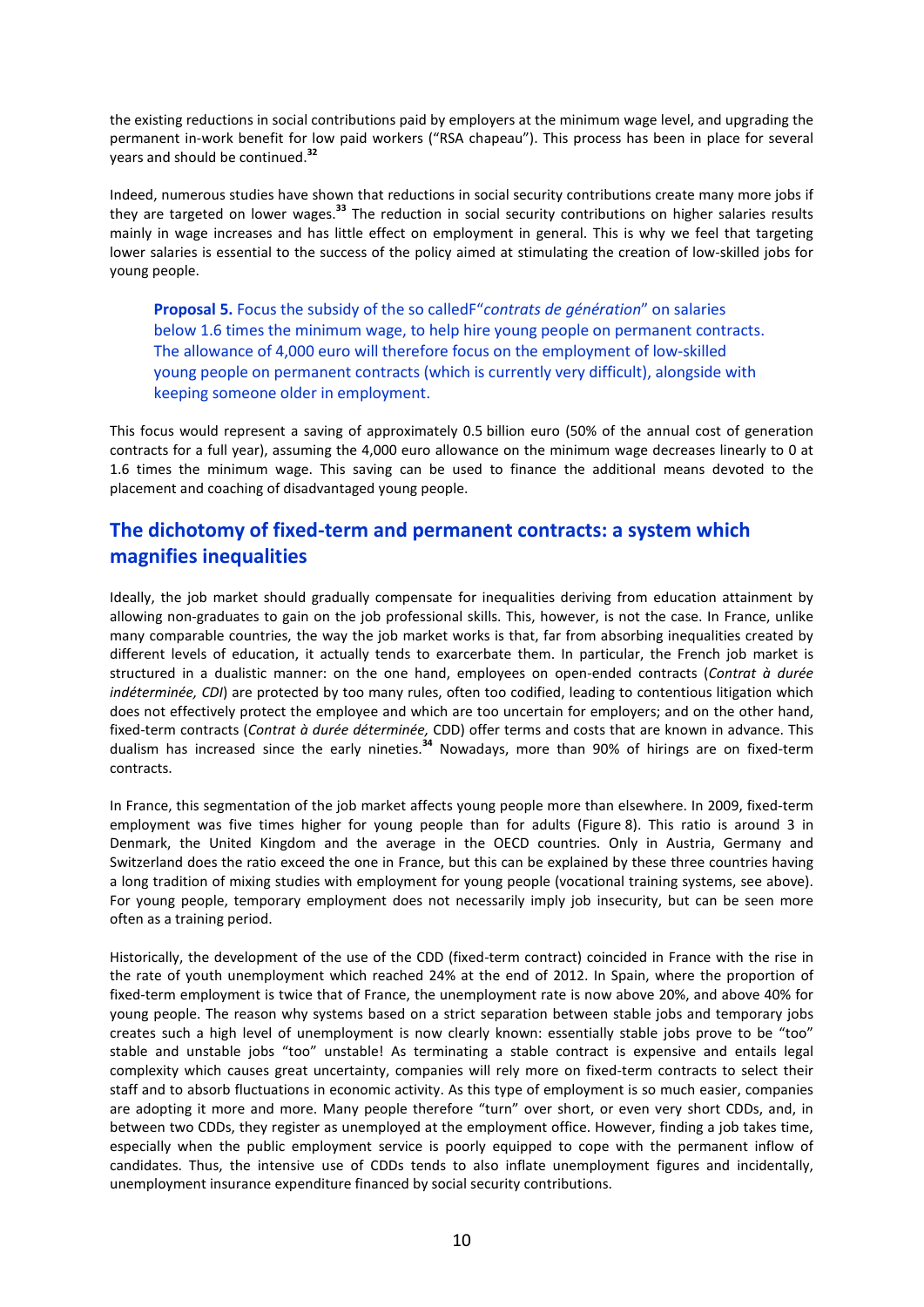In addition to being inefficient, this system is particularly unfair as it appears that the CDD simply acts as a stepping stone towards stable employment only for the more qualified.**<sup>35</sup>** This scenario also causes another problem in that it is difficult to find accomodation or to get a mortgage if on a CDD, CDI holders always getting priority. In contrast to this system, in Denmark where the termination of a CDI for economic reasons has been simplified, the rate of unstable contracts among young people is twice lower than in France and the unemployment rate is two to three times lower, depending on the year.

There are several ways to substantially improve the current situation. One of them is to provide incentives to create CDIs in line with the cross-industry national agreement (*Accord national Interprofessionnel,* ANI) of 11 January 2013 on securing employment.**<sup>36</sup>** Article 4 of the agreement provides for an unemployment contribution surcharge for very short CDDs (less than 3 months), an incentive for companies to convert CDDs to CDIs by cancelling this surcharge in the case of CDI employment after a CDD, and a subsidy for hiring young people on CDI in the first three months. This logic must be supplemented by more ambitious mechanisms, which consist in modulating social contributions based on the cost added to unemployment insurance due to the rotation of each company's workforce, regardless of the type of employment contract.**<sup>37</sup>**

The job market reforms undertaken since 2007 have failed to get close to this objective. The "conventional termination", introduced in 2008, allows the employee and the employer to terminate the employment contract by mutual agreement, based on a much simpler procedure, which requires approval from the employment administration, while allowing the employee to receive unemployment benefits. The "conventional termination" has proved to be a great success. However, it has not changed the difference in status between a CDD and a CDI, as it is still expensive to terminate the CDI for economic reasons when employers and employees disagree. The simplification of the redundancy procedure set out in the ANI of 11 January 2013 will only marginally change the situation, especially for SMEs and VSEs. For several years now, many proposals have been discussed to reduce the gap between stable and unstable jobs.**<sup>38</sup>** Unfortunately, progress has been minimal and major reform of employment protection is still needed.

In order to move forward we must resume the dialogue in order to find a new formula for the employment contract that is supported by the social partners and is not in conflict with the Social Courts of justice.**<sup>39</sup>** This formula should be based on two principles which are implicit in the different proposals above mentioned, but which should be at the heart of the new system.

**Proposal 6.1.** Termination of the employment contract for economic reasons must be simplified and secured; the court should not have any say on the appropriateness or the merits of the economic reasons mentioned in support of the layoff.

**Proposal 6.2.** To avoid excessive contract terminations, employer social contributions should be adjusted according to the volume of their job destructions, making them responsible for the social consequences of their decisions and inciting them to limit the number of short term jobs.

# **Conclusion**

The employment of unskilled young people in France should receive special attention in terms of support, skills training and labor costs. The dualism of the French labor market, which penalizes particularly these young people, must also be corrected.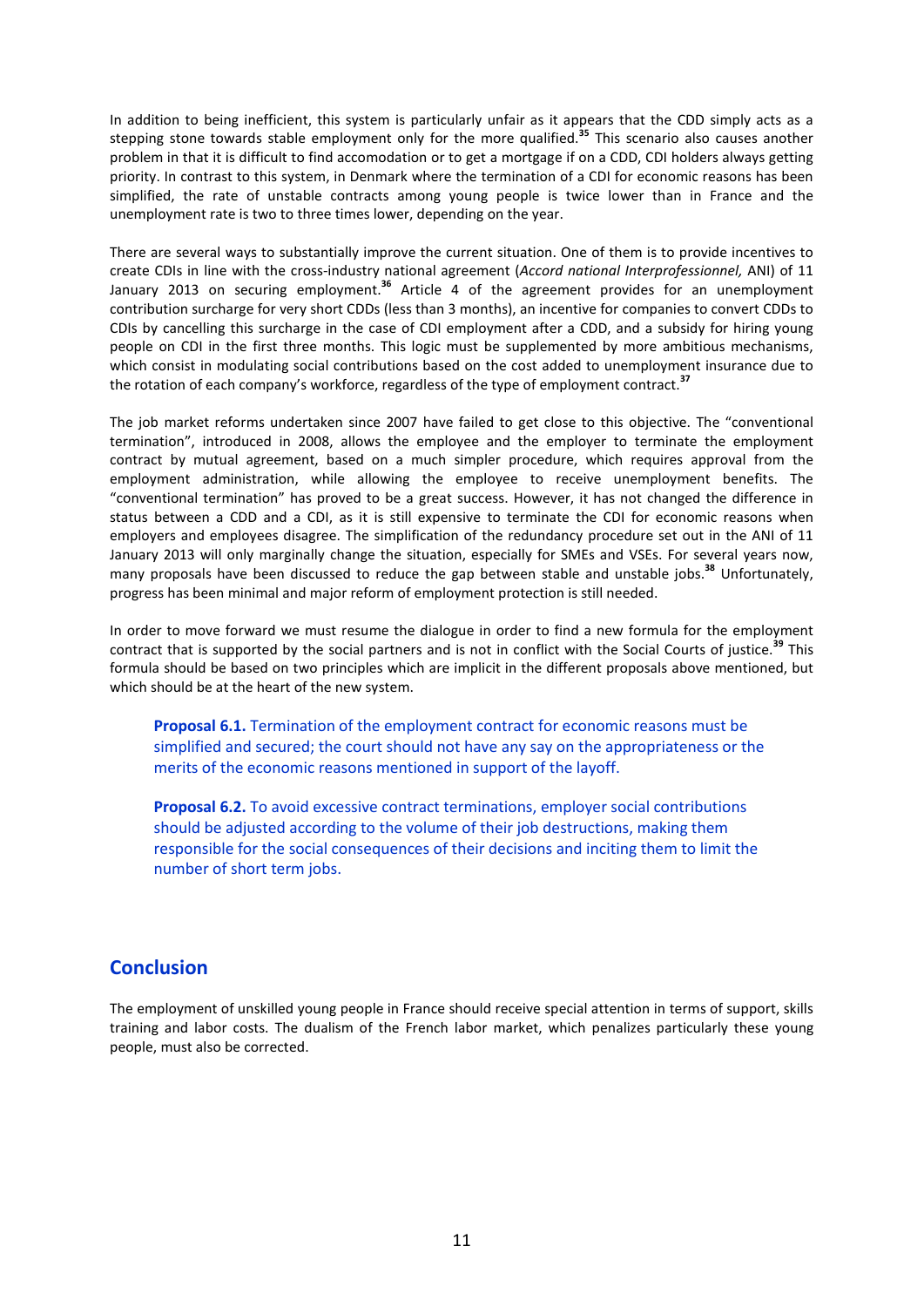## **The Employment of the Low-Skilled Youth in France**

### **The Proposals**

**Proposal 1.** Strike a new balance of apprenticeship expenditure in favour of unqualified young people, notably by changing the rules of ex-quota attribution of apprenticeship tax revenue, and minimize the proportion of general subjects in vocational skill certification.

**Proposal 2.** Keeping a constant budget, reorient and expand the 150,000 so called "*emplois d'avenir*" by aiming for, on the one hand, 120,000 so called "*emplois d'avenir*" in the private sector financed up to 50% by the state and accompanied by part-time training and, on the other hand, 75,000 full-time training positions in second-chance programs (EPIDE and EC2). Planning an evaluation of this system would be advisable.

**Proposal 3.** Reinforce the means of the public employment service for the less qualified young people, whilst relying on the "local missions" and external service providers whose interventions would be coordinated by a unique administrative body.

**Proposal 4.** Open up the possibility of getting the basic minimum income scheme (so called "*revenu de solidarité active, RSA*" from 18 years old (instead of 25), as a sort of "youth guarantee", but conditional on the search for employment in a controlled and sanctioned manner, that the support is individualized and, when necessary, that appropriate qualified training is provided and participation compulsory.

**Proposal 5.** Focus the subsidy of the so calledF"*contrats de génération*" on salaries below 1.6 times the minimum wage, to help hire young people on permanent contracts. The allowance of 4,000 euro will therefore focus on the employment of low-skilled young people on permanent contracts (which is currently very difficult), alongside with keeping someone older in employment.

**Proposal 6.1.** Termination of the employment contract for economic reasons must be simplified and secured; the court should not have any say on the appropriateness or the merits of the economic reasons mentioned in support of the layoff.

**Proposal 6.2.** To avoid excessive contract terminations, employer social contributions should be adjusted according to the volume of their job destructions, making them responsible for the social consequences of their decisions and inciting them to limit the number of short term jobs.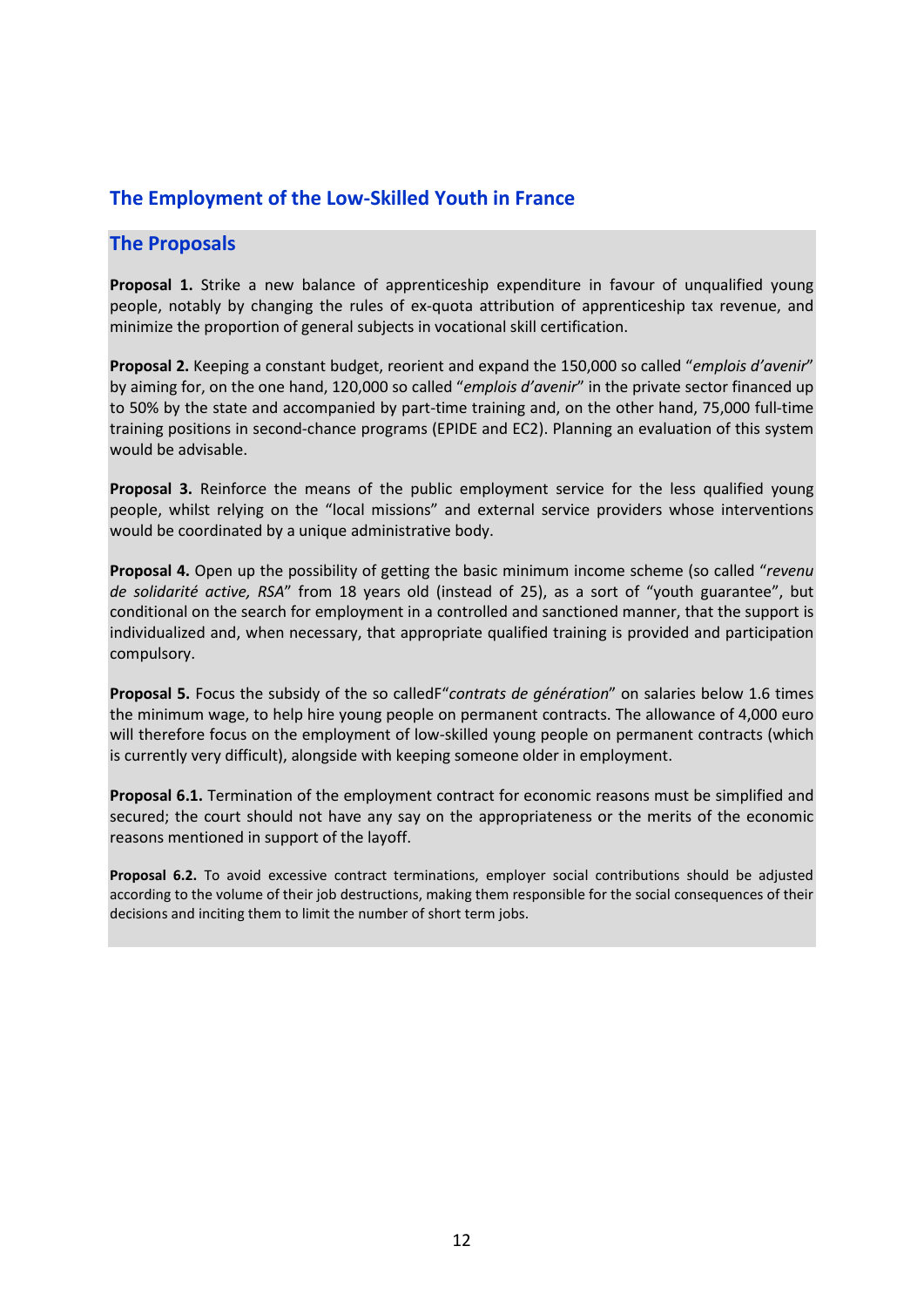1 Announcements made on the occasion of the Interministerial Committee for Youth on February 21st, 2013, http://www.jeunes.gouv.fr/ministere-1001/actualites-1016/evenement-1163/article/priorite-jeunesse-comite-528

2 Schmillen A. and M. Umkehrer (2012): "The Scars of Youth", *Institute for Employment Research Working Paper* (IAB). Also see OCDE, *op.cit*., p. 29.

3 Contrary to what could be thought, the majority of young people do not live in sensitive neighbourhoods and are not immigrants, even though the latter are over-represented in relation to their weight in the population: the rate of NEET among young immigrants is twice as high as the national average. It is the same for young people living in sensitive urban areas, where the unemployment rate reaches 45%, around twice the national average for young people.

4 See http://www.assemblee-nationale.fr/14/projets/pl0146-ei.asp

5 These reasons have been put forward in different reports. In particular, the report of the Conseil d'orientation de l'emploi (*Diagnostic sur l'emploi des jeunes*, February 2011) underlines the lack of training and the discrimination that makes it difficult accessing a stable job and reviews existing schemes targeted to young workers. A recent memorandum by the Conseil économique, social et environnemental – Prévost J-B. (2012): *L'emploi des jeunes*, CESE, December– emphasises the importance of smoothing the transition between the education system and employment, through modules of specific training, enhanced support, a precariousness ,bonus-malusb system, and playing on the conversion rate between permanent contracts and temporary contracts.

6 Card D. and J. Kuve (2010): "Active Labour Market Policy Evaluations: A Meta-Analysis.", *The Economic Journal,* 120, November.

7 The "generation contracts" (December 2012) allow businesses with fewer than 300 employees to receive a subsidy of 4,000 euro per year to hire a young person under 26 years under a permanent contract conditional to the continuation of employment of a senior worker of 57 years or more. The subsidy is provided for three years for the young (2,000 euro), and until retirement for the senior (2,000 euro). SMEs from 50 to 299 employees must sign an agreement or establish a plan of action on how to enhance employment of "generations", or be covered by a sectoral agreement on the same topic. http://www.assemblee-nationale.fr/14/dossiers/contrat\_de\_generation.asp

8 *Formations et emploi,* édition 2009, INSEE. See also Eichhorst W., N. Rodríguez-Planas, R., Schmidl, and K.F. Zimmermann (2012): "A Roadmap to Vocational Education and Training Systems Around the World", *IZA Discussion Paper*, 7110, for an overview of worldwide vocational training systems.

#### 9 Card, Kluve and Weber (2010), *op.cit*.

10 This is not the priority laid out in the *Pact for competitiveness and employment* (article 6): "The Government hopes to develop the competitiveness of SMEs by hiring young people as apprentices for high-level technical training courses. It will encourage these companies to hire apprentices from technical levels II and I." *Cf*. http://competitivite.gouv.fr/documents/commun/transversal/Dossier-pressecompetitivite.pdf

11 Apprenticeship tax, which stands at €1.9bn per year, is divided into two components: the "quota" (53%), which goes to apprentice training centres and the "ex-quota" (47%) or scale, which benefits vocational and technological training establishments. Only 40% of the ex-quota finances vocational training lower or equivalent to school-leaving exams.

12 See the report of *Inspection générale des Finances* of 2011 in tax loopholes, http://www.economie.gouv.fr/files/rapport-comiteevaluation-depenses-fiscales-et-niches-sociales.pdf, and the training portal, www.alternance.emploi.gouv.fr.

13 See DARES (2012): "L'apprentissage en 2011", *DARES Analyses*, no 80, December.

14 For example, the coefficient on hair cutting and styling of the lower hairdressing diploma is nine, while that of French, historygeography, mathematics and physics is five. http://blog.groupe-pluralis.com/?p=204

15 See the OECD report, OECD (2010): *Formation et emploi : relever le défi de la réussite*.

16 Schochet P.Z., J. Burghardt and S. McConnell (2008): "Does Job Corps Work? Impact Findings from the National Job Corps Study", *American Economic Review*, November, Vol. 98, no 5, pp. 1864-1886.

17 Heckman J.J. (2000): "Policies to Foster Human Capital," *Research in Economics*, vol. 54(1), pages 3-56, Elsevier March.

| 18                                                           | See                                                                   | the | examination | bv | the | Senate |  | the | 2010 | budget | (Defence) | Mission), |  |
|--------------------------------------------------------------|-----------------------------------------------------------------------|-----|-------------|----|-----|--------|--|-----|------|--------|-----------|-----------|--|
|                                                              | http://www.senat.fr/commission/fin/pjlf2010/np/np08/np086.html<br>and |     |             |    |     |        |  |     |      |        |           |           |  |
| http://www.epide.fr/IMG/pdf/Dossier de presse EPIDE 2012.pdf |                                                                       |     |             |    |     |        |  |     |      |        |           |           |  |

#### 19 See http://www.reseau-e2c.fr/

20 The "*Emplois d'avenir"* were created by Law no 2012-1189 of 26 October 2012. They are mainly jobs in the nonprofit sector for a period of 1 to 3 years. They are subsidized up to 75% of the gross minimum wage. They target the 16 to 25 year-olds who are unemployed and have a low level of education. http://travail-emploi.gouv.fr/emplois-d-avenir, 2189/. 120,000 jobs in the private sector paid 1/2 the gross minimum wage and subsidized up to 50% by the government would cost approximately 5,000 euro each, to which 5,000 euro are to be added for part-time training courses, so 10,000 euro a year. This would result in a 1.2 billion euro cost for the 120,000 jobs. The 75,000 fulltime training posts can be shared amongst 17,000 posts in the EPIDEs (to achieve the initial objective of 20,000 posts) and 58,000 in the E2Cs. The annual cost of an EPIDE post is 30,000 euro, so the corresponding budget is 510 million euro. The 58,000 jobs in EC2s cost 580 million euro. This results in an annual budget of 2.3 billion euro which is slightly lower than the allocated budget for the current *Emplois d'avenir* scheme. Indeed, subsidizing up to 75% the gross minimum wage of the *Emplois d'avenir*, and adding 4,500 euro for the alleviation of social contributions, makes a total of 17,250 euro per year for each *Emploi d'avenir*, hence 2.1 billion per full year for a minimum of 120,000 of these jobs. Some of these jobs should in principle benefit the private sector, with a lower subsidy (35%). Assuming 30,000 jobs which each cost the public finances 10,500 euro (taking in to account the general subsidies), this results in a cost of 315 million euro and a total budget for the *Emplois d'avenir* scheme of approximately 2.4 billion euro for a full year.

21 DARES (2010) : « L'activité des missions locales et des PAIO », *DARES Analyses*, no 23, avril.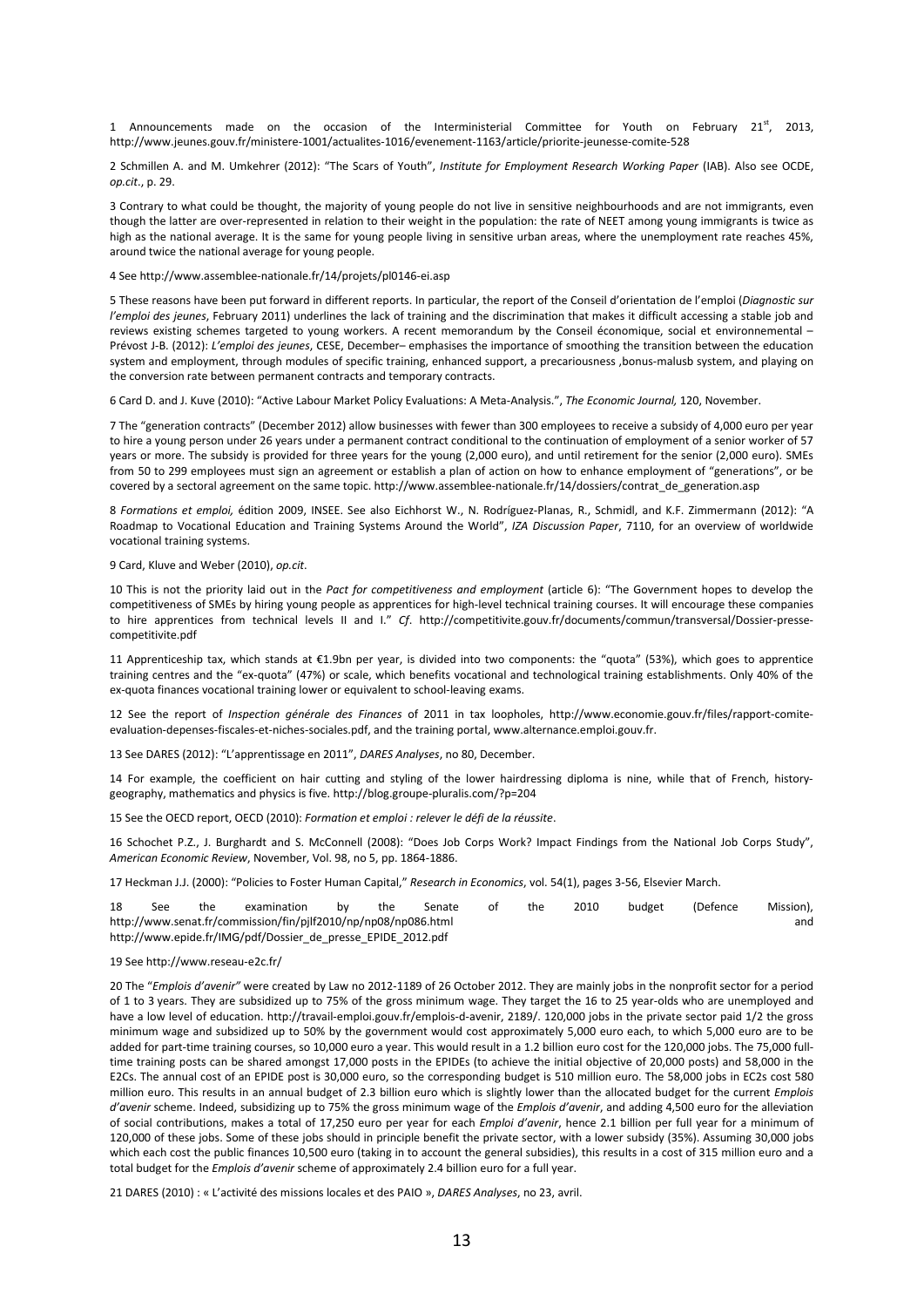22 Approximately 200,000 CIVIS were signed in 2010, which corresponds to 40% of the 500,000 young people getting in touch with the local missions each year for the first time and who are low- or unqualified. Ibid page4, and dashboard on young people's activities and employment policy, http://www.travail-emploi-sante.gouv.fr/IMG/pdf/TBjeunes\_mars\_2011\_diffusion.pdf

23 The CIVIS can also lead to a small compensation for young people over 18 years old, limited to 1,800 euro a year.

24 With almost 12,000 advisers for 1.2 million young people it is difficult for the local missions and PAIO to create a truly personalized service. A new job contract, the autonomy contract, is currently being experimented in forty priority districts. A strengthened support is needed for the private operators whose performances are evaluated.

25 State allowance for the local missions was approximately 180 million euro in 2012 (representing 40% of their budget). Tripling this expenditure to improve the situation for young people looking for work would cost an additional 360 million.

26 With the exceptions of Spain and Luxembourg.

27 The proposals brought forward here are recurrent in many other reports, notably the "*Green book*" of July 2009 by the Commission on youth policy which underlines that such systems contribute to the increase in the level of qualification of young people, improve the transition from training to employment, introduce more fairness between the generations and amongst the young people and develop the rooms for maneuver of young people from a modest background.

28 http://www.gouvernement.fr/presse/plan-pluriannuel-contre-la-pauvrete-et-pour-l-inclusion-sociale

29 Abowd J., F. Kramarz, T. Lemieux and D. Margolis (1997): 2"Minimum Wages and Youth Employment in France and the United States", *NBER Working Paper*, no 6111, and also F. Kramarz, and T. Philippon (2001): "The Impact of Differential Payroll Tax Subsidies on Minimum Wage Employment",, *Journal of Public Economics*, vol. 82, pp.115-146. Neumark D. and W. Wascher (2008) : *Minimum Wages*, MIT Press.

30 Cahuc P. and S. Carcillo (2012): "Les conséquences des allègements généraux de cotisations patronales sur les bas salairesL, *Revue Française d'Économie*, vol. 27, no 2, October.

31 In France, the monthly cost of labor at the minimum wage is 1,616 euro for a full-time position.

32 From 2008 to 2010, more than half of the hirings in VSEs under the "zero contribution" scheme have benefited young people. However, general reductions in social contributions at the minimum wage are of  $2/3^{rd}$  only.

33 See for example Cahuc and Carcillo (2012) *op.cit*.

34 As Luc Behagel and Fabien Postel-Vinay have demonstrated based on the INSEE Employment Study, the probability that an employee on a given date was unemployed a year later doubled in France from the late seventies to the late nineties, but only for those people who had worked for less than 5 years in their job, and almost exclusively due to the increase in fixed term contracts on the market. See Behagel L. and F. Postel-Vinay « Insécurité de l'emploi : le rôle protecteur de l'ancienneté en France a-t-il baissé ? », *Économie et Statistique,* 366(1), 2003, pp. 3-29.

35 Junod B. (2006): "The CDD: A Stepping Stone Towards a CDI in Two Thirds of the Cases... But not for Everyone", *DARES Working Paper*, No 117 from July 2006.

36 See http://direccte.gouv.fr/accord-national-interprofessionnel-du-11-janvier-2013-la.html

37 See Blanchard O. and J. Tirole (2003): *Protection de l'emploi et procédures de licenciement*, Rapport du CAE, no.44, La Documentation française; Cahuc P. and F. Kramarz (2004): *De la précarité à la mobilité: vers une sécurité sociale professionnelle*, Ministry of Economy and Finance and Ministry of Labour, Gleize C. (2011): *Un CDI pour tous*, Montaigne Institute, December.

38 Project contract ("*contrat de projet*" , see de Virville M. (2004):*"Pour un Code du travail plus efficace*, Report to the Minister of Social Affairs, single contract (« *contrat unique* », see Blanchard O. and Tirole J. (2003), *op.cit*., Cahuc P. and F. Kramarz (2004), *op.cit.*; Camdessus M. (2004): *Le sursaut, vers une nouvelle croissance pour la France*, Official Report; Attali J. (2010): *Commission pour la libération de la croissance: une ambition pour dix ans*, Report to the President of the Republic, a generalized CDI with the possibility to introduce a specific separation motive upon signature, see Gleize (2011), *op.cit*., or a generalization of construction contracts («*contrats de chantier*»», see Charles de Froment C. (2011): « Flexibilité responsable: dépasser le dualisme du marché du travail,, *Note de l'Institut de l'Entreprise*, December.

39 Judicial control should be limited to verifying that dismissal was not motivated by illegal reasons, such as discrimination, or that the economic reason cited does not hide a personal reason. It could make sense to make this new procedure optional, at the start. In the Netherlands, for example, there are two ways to terminate a contract: one is less expensive ex ante for the employer, but the procedure is long and uncertain, while the other is more expensive but is quick and secure. Employers are gradually shifting towards the second procedure.